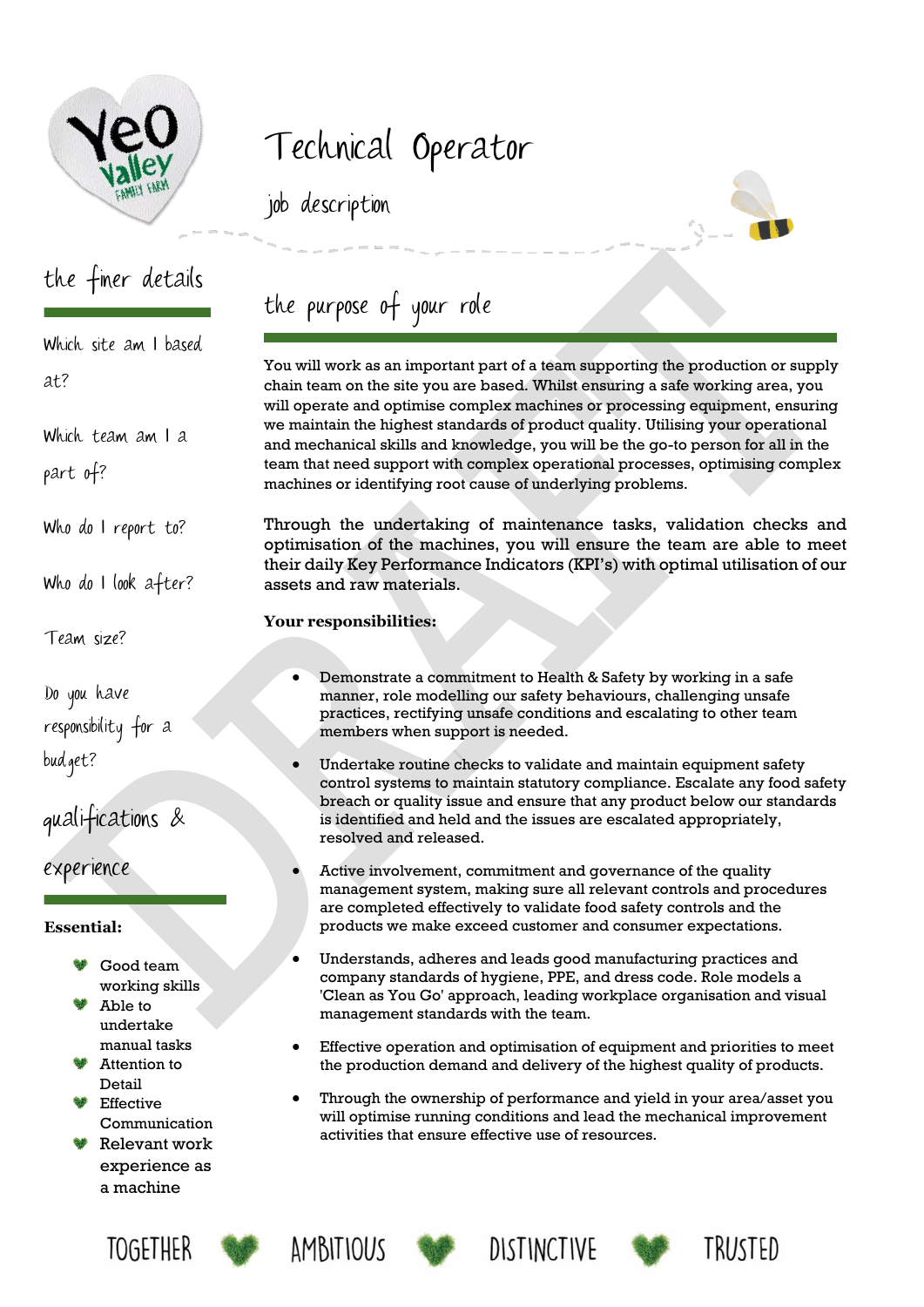Operator in a production environment

#### **Desirable:**

- Basic food hygiene
- Knowledge of HACCP
- Engineering Skillset
- Analysis and interpretation of operational machine parameters to support your effective decision making and drive improvements.
- Ensure the accurate and timely recording of downtime and raw material usage in an area.
- Undertake advanced/complex fault finding, decision making and rectification on equipment and lead the identification of root cause, escalating to engineering when required.
- Ensuring all equipment is properly cared for by the completion of effective cleaning and maintenance tasks.
- Work across the team and effective handovers to understand common challenges and opportunities seeking to identify where investigations may help most.
- Train and validate understanding to the highest standard, coaching and mentoring others to build capability.
- Energises the team and demonstrates a consistently enthusiastic approach, taking action quickly and encouraging others to do the same.

what good looks like for this role

#### **Quality & Customer Focus**

Sets the Food Safety standards within their teams on Food Safety. Understands the quality management process, and controls, ensuring all measures are completed and documented as required. Sets specific KPIs for teams and areas. Reports on levels of compliance and actively coaches' teams to develop.

#### **Problem Solving and Decision Making**

Clarifies ambiguous problems, questioning assumptions to reach a full understanding. Performs complex analysis uncovering critical and underlying insights to understand the problem. Uses skills, knowledge and judgement to generate and evaluate solutions to determine the best way forward. Supporting the team to find solutions to challenging issues

#### **Results Focused**

Thrives on being part of a team that are focused on achieving success and contributes by ensuring actions are assigned to the most appropriate individuals. Demonstrates a consistently energetic approach, taking action quickly and encouraging others to do the same.

#### **Fault Finding & Asset Optimisation**

Can determine failure points on equipment and will support re-engineering activities. Enhances standard running procedures to improve efficiencies & machine reliability. Actively contributes to the maintenance program and is able to determine when changes to the CMMS as required. Is able to support and train others in equipment operation and fault-finding techniques.











TRIJSTED